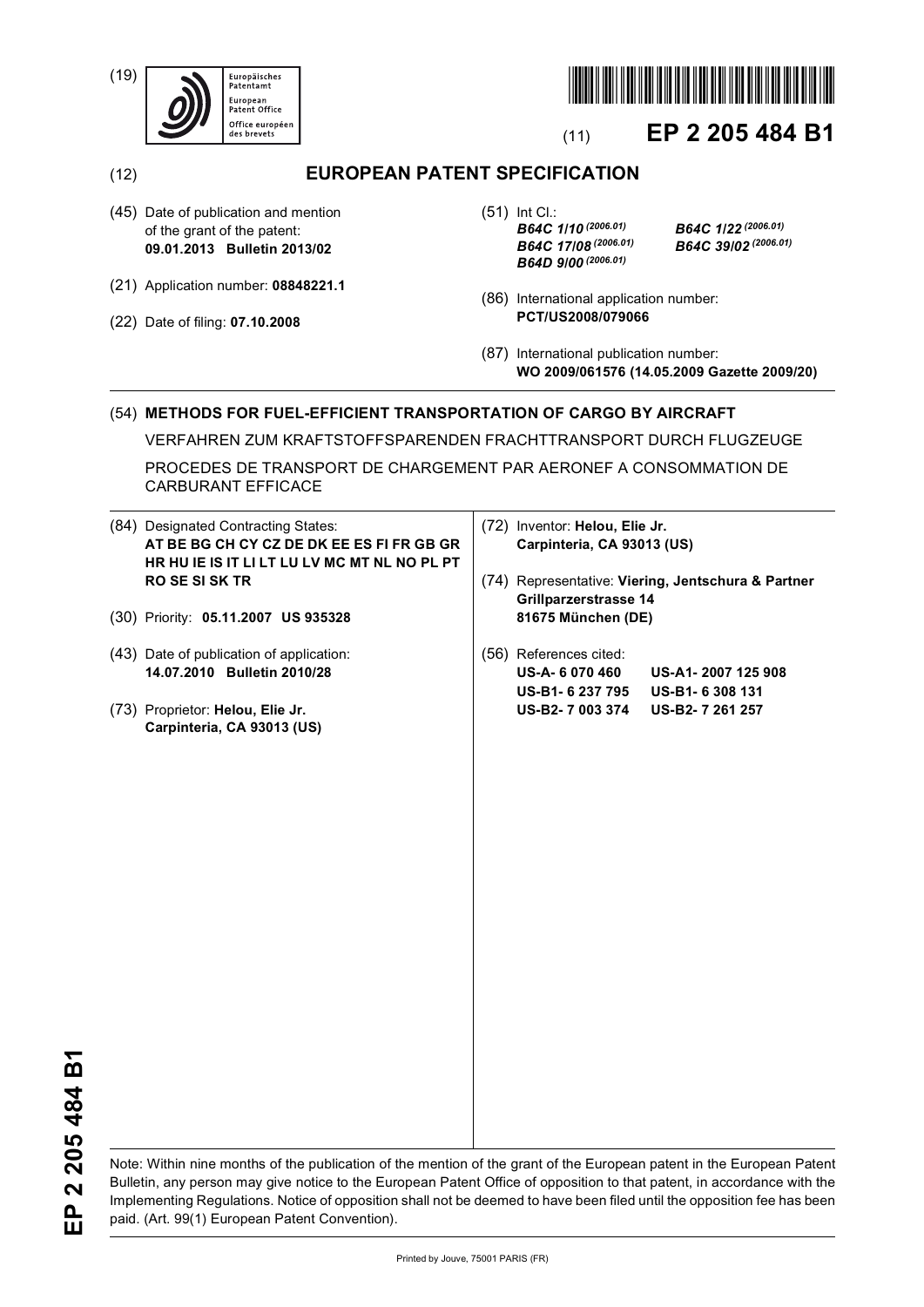#### **Description**

#### FIELD OF THE INVENTION

**[0001]** The field of the present invention is cargo aircraft for transporting modular containers.

#### BACKGROUND OF THE INVENTION

**[0002]** Throughout aviation history, there has been a drive to make air transportation faster, more efficient and more cost effective. The basic parameters relevant to this objective include aerodynamics, engine efficiency and structural weight. Since airplanes are most commonly used for transporting passengers, these parameters are optimized to provide safe, high-speed travel, at the cost of being expensive and providing poorer aerodynamic and fuel efficiency. For example, passenger airlines use jet engines which provide much higher thrust than propellers and are naturally efficient at higher altitudes, being able to operate above 40,000 feet. Jet engines, however, are not as fuel efficient as piston engines or turboprops. Because aircraft of a size capable of carrying substantial cargo have typically been designed first as passenger aircraft, air cargo systems remain both expensive and inconvenient.

**[0003]** Another important consideration to air cargo systems is the significant cargo weight that is added to the aircraft before flight. Adding weight to an aircraft negatively impacts the fuel economy. Moreover, the placement of the added weight relative to the aircraft's center of gravity (CG) is critical to its flight-readiness. Each aircraft has a predetermined range of acceptable CG which must be maintained in order to provide stability and control of the aircraft in flight. Most airplanes have a small range of acceptable CG, usually about 20-30% mean aerodynamic chord (MAC) of an airplane's wing. Thus, the loading and placement of cargo containers onto the aircraft is significant to its flight-readiness. Unfortunately, it is often difficult to accurately determine the placement of cargo containers, as they typically come in a wide variety of shapes, sizes and weight.

**[0004]** The inability of aircraft to participate in intermodal container cargo systems has been disadvantageous to international commerce. The increasing globalization of business and communication has given rise to a greater demand for more rapid international shipping than can be provided by convention ships.

**[0005]** US 7 261 257 B2 discloses an aircraft for carrying a rigid container that provides strength to the aircraft.

#### SUMMARY

**[0006]** The present invention is directed to fuel efficient methods for transporting cargo to a desired location via an aircraft. Because the aircraft that is used in connection with the methods disclosed herein are designed primarily

for the transportation of cargo and not passengers, the aircraft need not be constrained by the same safety and speed requirements demanded of passenger airlines. For example, the aircraft may be a cargo drone. A cargo drone can take-off, fly and land without a pilot on board and, instead, may be controlled by a remotely located command center that is able to track and monitor the path of the cargo drone by known global positioning satellite (GPS) systems.

*10* **[0007]** Because the cargo drone does not require a pilot or crew on board, flight times are no longer constrained by considerations of avoiding pilot and crew fatigue. Thus, a cargo drone can fly at more fuel-efficient low speeds for long distances and at lower altitudes. Be-

*15 20* cause speed is no longer a concern, the cargo drone may utilize a more fuel efficient engine, such as a piston engine or a turboprop, and fly at altitudes significantly lower than that required of jet engine airlines. The use of a piston or turboprop engine, in turn, allows for the possibility of utilizing renewable fuel, such as biodiesel, which is not suitable for use with jet engines. The cargo drone may therefore be designed for highly efficient flight profiles without needing to accommodate a crew and pas-

*25* sengers. **[0008]** Moreover, the drone aircraft may be equipped with the capability of assessing various weather patterns, to take advantage of these weather patterns in modulating the engine output required for flight, thereby providing greater fuel efficiency. Accordingly, the drone aircraft

*30* may be equipped with sensors which are capable of determining the wind direction, strength, and speed and adjust engine output accordingly. If a favorable wind condition is detected by the sensors, then the engine output may be reduced or turned off so as to enable the cargo

*35 40* drone aircraft to glide. When the favorable wind condition is no longer detected by the sensors, the engine may resume its normal mode of operating to power the cargo drone aircraft in flight. Examples of favorable wind conditions include an updraft or lift and a wind having a direction and speed substantially in the same direction of

travel or its final destination. Glider airplanes are known to take advantage of upwardly rising air instead of an engine for flight and certain glider airplanes are provided with engines which can be started if conditions no longer

*45* support a soaring flight. However, this method of flying relies on the existence of a pilot in the aircraft and thus has not been used for drone aircrafts used for transporting cargo.

*50 55* **[0009]** The cargo drone suitable for use in connection with the disclosed methods are constructed with the minimal structural requirement, including a forward fuselage, an empennage, a beam structure connecting the forward fuselage to the empennage, and wings attached to the beam structure. Cargo drones suitable for use in connection with the methods are also disclosed in commonlyowned U.S. Patent No. 7,251,257. The beam structure is designed to be as light as possible and the cargo containers are designed to provide the added strength to the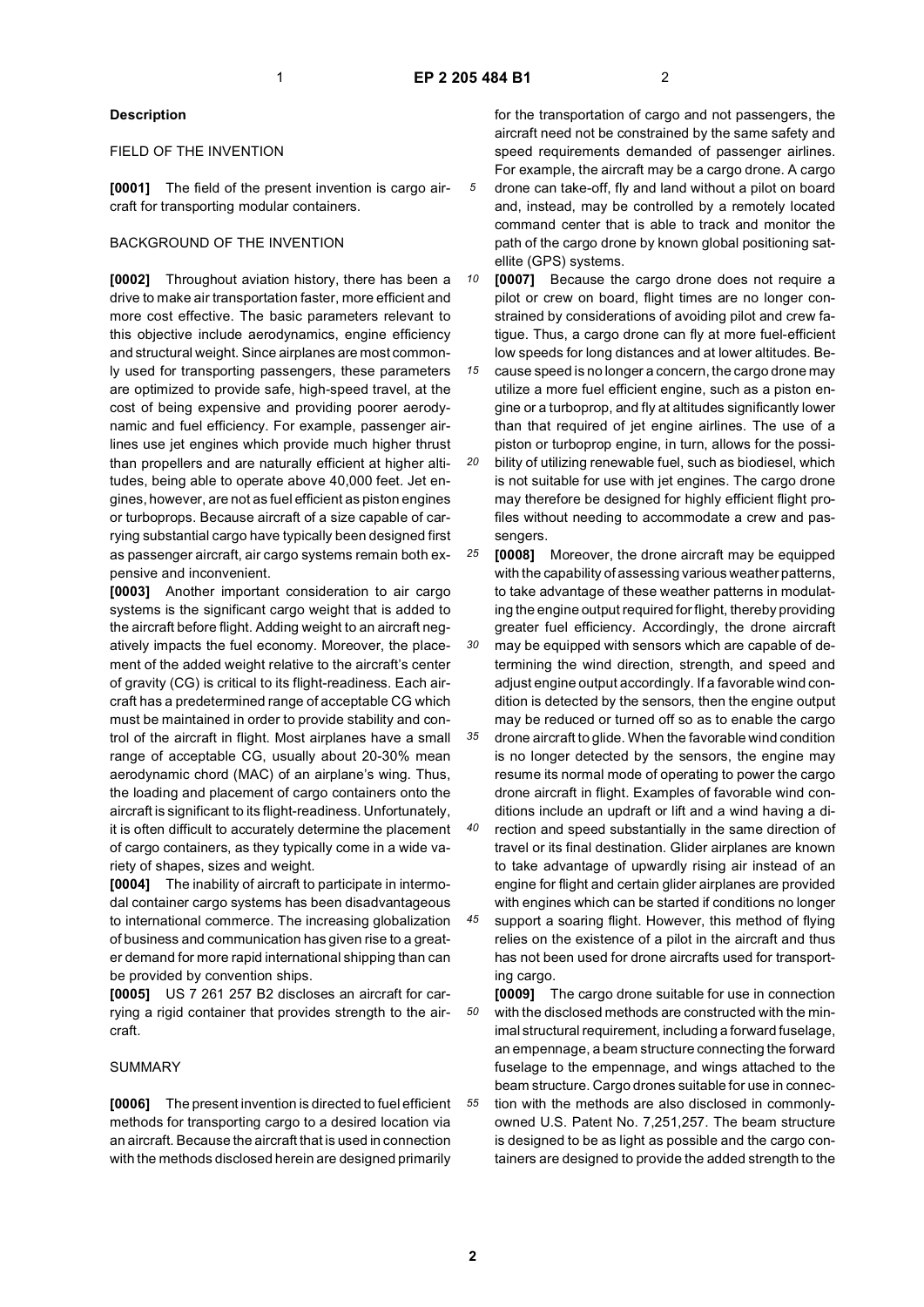*10*

*15*

*25*

*30*

*40*

*45*

beam structure to sustain the various forces which are exerted upon the aircraft in flight. Additional savings in weight are provided by the methods disclosed herein.

**[0010]** In accordance with one embodiment, a fuel-efficient method for transporting cargo to a desired location via an aircraft is provided. The method comprises determining the weight of the cargo capable of being transported in a single container, selecting a container having a sufficient weight capacity to support the cargo based on the determined weight of the cargo, and filling the selected container with the cargo.

**[0011]** The filled container is then loaded onto a location on the aircraft beam relative to the aircraft's CG based on the weight of the filled container to stay within the acceptable CG range for the aircraft. The filled containers having the greater weight are positioned on the beam at or adjacent to the aircraft's CG and the filled containers having lower weight are positioned farther from the aircraft's CG. Once the aircraft is fully loaded, the filled containers provide strength and rigidity to the aircraft beam to sustain the bending and torsional loads in flight when it is loaded onto the aircraft beam.

**[0012]** In a first aspect of the embodiment the method further comprises adjusting the CG of the loaded aircraft by changing the location on the beam where the containers are placed.

**[0013]** In a second aspect of the embodiment, the method further comprises providing customized individual environmental controls to each of the containers.

**[0014]** In a third aspect of the embodiment, the method environmental controls include temperature and pressure controls.

*35* **[0015]** In a fourth aspect of the embodiment, the temperature control is provided by a heating grid contained within the container and an electrical connection from the aircraft to the heating grid.

**[0016]** In a fifth aspect of the embodiment, the temperature control is provided by feeding bleed air from the aircraft engine into the container.

**[0017]** In a sixth aspect of the embodiment, pressure control is provided by regulating input of bleed air fed from the aircraft engine into the container and output of air from the container exit port.

**[0018]** In a seventh aspect of the embodiment, the method further comprises coupling together filled containers having approximately the same total weight before the step of loading the filled container onto the aircraft beam.

**[0019]** In an eighth aspect of the embodiment, the method further comprises detachably mounting the containers onto the beam of the aircraft.

**[0020]** In a ninth aspect of the embodiment, the method further comprises detachably attaching together adjacent containers.

**[0021]** In a tenth aspect of the embodiment, the method further comprises determining wind conditions relative to the direction of travel of the cargo drone aircraft in flight and adjusting the engine output of the cargo drone aircraft

based on the determined wind direction and wind speed. Upon determining the existence of a favorable wind condition, the engine output of the cargo drone aircraft is reduced. Upon determining the absence of a favorable wind direction, the engine output of the cargo drone air-

craft is resumed. **[0022]** In an eleventh aspect of the embodiment, the favorable wind condition is an updraft or a lift.

**[0023]** In a twelfth aspect of the embodiment, the favorable wind condition is a wind having a direction that is substantially the same as the direction of travel of the

cargo drone aircraft in flight **[0024]** In a thirteenth aspect of the embodiment, the favorable wind condition is a wind having a direction substantially toward the final destination.

**[0025]** Accordingly, it is an object of the present invention to provide an improved cargo aircraft. Other and further objects and advantages will appear hereinafter.

#### *20* BRIEF DESCRIPTION OF THE DRAWINGS

#### **[0026]**

FIG. 1 is a flow diagram showing exemplary steps of the method for transporting cargo to a desired location via an aircraft.

FIG. 2 is a perspective view of cargo container that is used to transport liquids or other high pressure cargo.

FIG. 3 is a perspective view of combinations of cargo containers that may fit within a defined cargo area. FIG. 4 is a perspective view of an embodiment of a cargo drone aircraft.

FIG. 5 is a partial perspective view with portions broken away for clarity of the aircraft of FIG. 4.

FIG. 6 is a perspective view of an embodiment of a cargo drone aircraft with a ducting system.

FIG. 7 is a perspective view of the ducting system depicted in the cargo drone aircraft of FIG. 6.

FIG. 8 is illustrates the various forces that act upon an aircraft in flight and show the approximate location of the aircraft's CG.

FIG. 9 is a partial side cross-sectional view of a partially loaded aircraft having a plurality of containers of different weights loaded onto the aircraft beam.

### DETAILED DESCRIPTION OF THE PREFERRED EM-BODIMENTS

*50 55* **[0027]** Figure 1 is a flow diagram showing exemplary steps of a method 100 for transporting cargo to a desired location via an aircraft. As shown in step 110, the weight of cargo that is capable of being transported in a single container is determined. Since containers are available in a number of different standard sizes, the weight of the cargo to be transported will depend on the size of the desired container that will be used to transport it. Intermodal containers, for example, are available in a number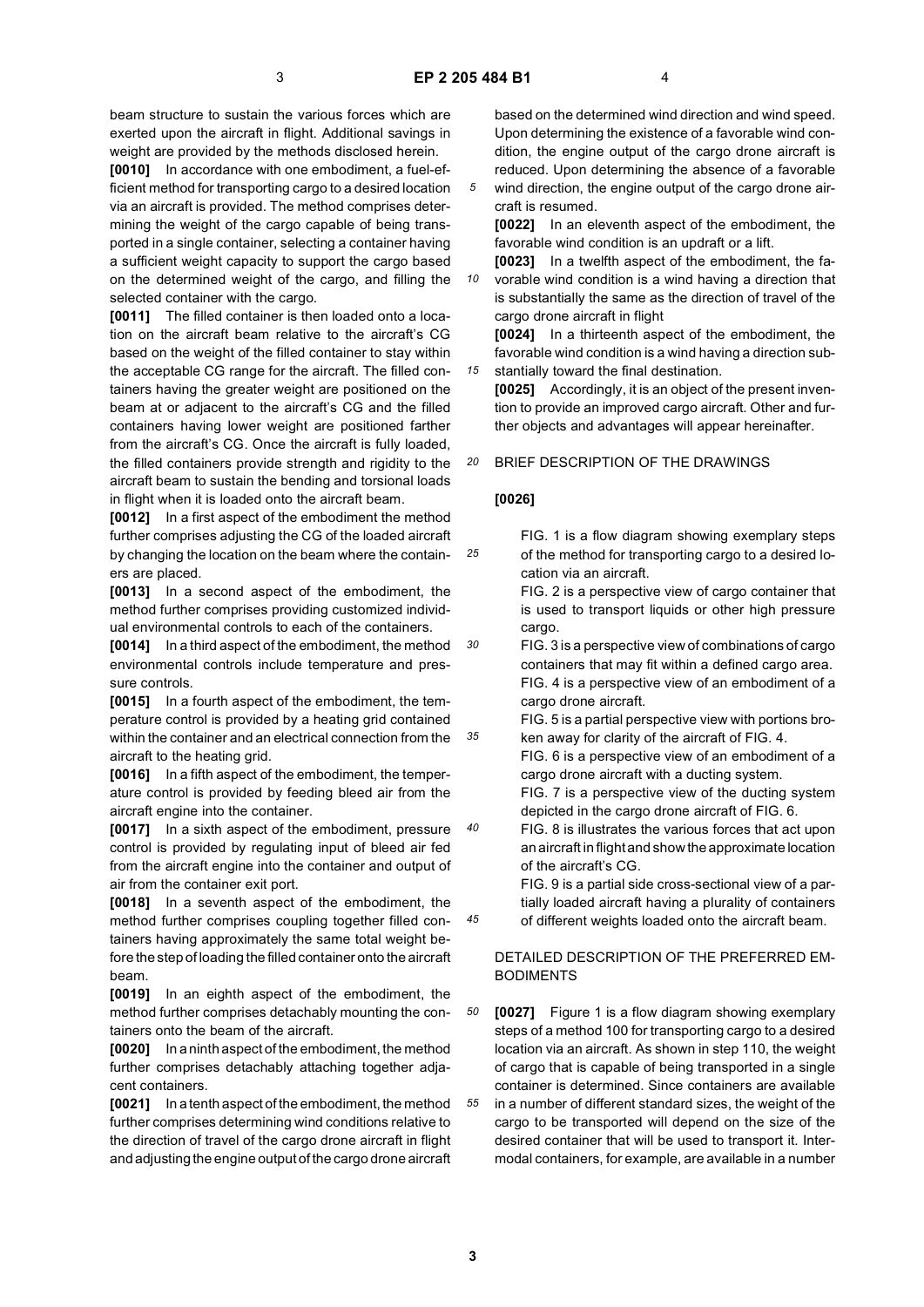of standard lengths, such as 20, 40, 45, 48, and 53 ft, and container capacity is typically measured in twentyfoot equivalent units. Because containers are available in a wide range of dimensions, there is flexibility with respect to whether and how cargo may be apportioned out among any number of containers.

**[0028]** Once the total weight of the cargo is determined, a container having the appropriate maximum weight capacity and environmental controls is selected 112. Since the containers are customized to accommodate a range of maximum weight capacities, the strength and weight of each container will depend on the maximum weight capacity the container is intended to accommodate. Containers having higher weight capacities have higher structural strength to support the cargo load and will therefore be heavier than containers having lower weight capacities. The ability to adjust the weight of the containers in accordance with the weight of the cargo provides a significant advantage of reducing the total weight of the loaded aircraft in flight. This, in turn, providing greater fuel efficiency for the aircraft and lower operational costs. **[0029]** The containers may also provide optional environmental controls which may be required by certain types of cargo. Because the aircraft will be flying for extended time periods and at high altitudes, the cargo onboard will likely experience significant changes in temperature and pressure. Such environmental changes may be harmful to certain types of cargo, such as live animals, foodstuffs and certain chemicals or liquids. Thus, the containers may be equipped with environmental controls that are selected and customized for the type of cargo that the container is carrying.

**[0030]** Figure 2 depicts an embodiment of a container 200 that may be used to transport liquids or other cargo requiring higher pressurization. The container 200 generally comprises a rounded inner vessel 205 and an outer support spine 210 which is specially designed to help carry and transfer the normal structural load. The rounded inner vessel 205 is shaped and configured to hold the cargo and maintain the required pressure.

**[0031]** The selected container is then filled with the cargo in accordance with the container specifications 114. The container specifications may provide instructions as to how the container may be properly filled, such as the maximum weight capacity, proper weight distribution of the cargo within the container, and the required volume to which the container must be filled.

**[0032]** Steps 112 through 114 are typically performed at the point of origin for the cargo. Thus, once the containers are filled with the cargo, they may be shipped to assembly facility where the containers are tested and loaded onto the aircraft. Once the filled container arrives at the assembly facility, it may be inspected and tested to verify its flight-readiness 116. The filled containers may be subjected to a shake test to determine if the container was properly loaded. A pressure test may be conducted to verify that the container has not been structurally compromised. A load carrying test may be conducted to verify

that the container has the minimum structural integrity. The filled containers may also be subjected to x-ray inspection to determine if they contain any contraband or other illegal products. If the container does not pass the inspection and testing stage 116, adjustments may be made to the container at the assembly facility or the container may be returned to the place where it was originally filled 118.

*10* **[0033]** If the containers pass the inspection and testing stage 116, the containers may be loaded onto the aircraft individually or they may be coupled together in groups to form larger cargo units 120. Coupling containers into larger cargo units allows for faster loading of the containers onto the aircraft and reduces the downtime of a

*15* grounded aircraft. The containers may be coupled together in accordance with their individual total weights heavy weight containers coupled to other heavy weight containers to form a heavy weight cargo unit and light weight containers coupled to other light weight containers

*20* to form a light weight cargo unit. Moreover, cargo containers of different dimensions within a given weight range may be coupled together in any number of arrangements. Figure 3 illustrates various arrangements of cargo containers 70a-d that may fit within a given cargo area 80.

*25* **[0034]** Each cargo unit may be defined by having individual cargo units having a weight within a predetermined weight range. For example, the weight range for a heavy weight cargo unit may be approximately 30,000 to 40,000 lbs, approximately 20,000 to 29,999 lbs for a medium

*30* weight cargo unit, and approximately 10,000 to 19,999 lbs for a light weight cargo unit. Larger or smaller weight range increments may be provided for the various cargo units depending on the size of the containers and aircraft capacity.

*35 40* **[0035]** Referring back to Figure 1, the cargo units may then be arranged and mounted onto the aircraft relative to the aircraft's center of gravity (CG) 122. With respect to the types of aircraft that may be used in connection with the disclosed methods, figures 4 and 5 illustrate a drone aircraft that is particularly suitable for use in con-

nection with the methods.

**[0036]** The drone aircraft generally comprises a forward fuselage 40, an empennage 42, a beam structure 30 connecting the forward fuselage 40 to the empennage

*45* 42, and wings 50 attached to the beam structure 30. The forward fuselage 40 is shown to be that of a drone with no cockpit. Since the Shuttle SRTM mapping mission, it has been possible to have extended commercial flights without human intervention. A cargo drone can fly at low

*50* speeds for long distances without concern for crew time and passenger fatigue. The aircraft can therefore be designed for highly efficient flight profiles without accommodation for crew and passengers.

*55* **[0037]** The details of the beam structure 30 are better illustrated in Figure 5. As previously discussed above, the cargo containers provide strength to the beam structure 30. The beam structure 30 is designed to be as light as possible. As such, the beam structure 30 is capable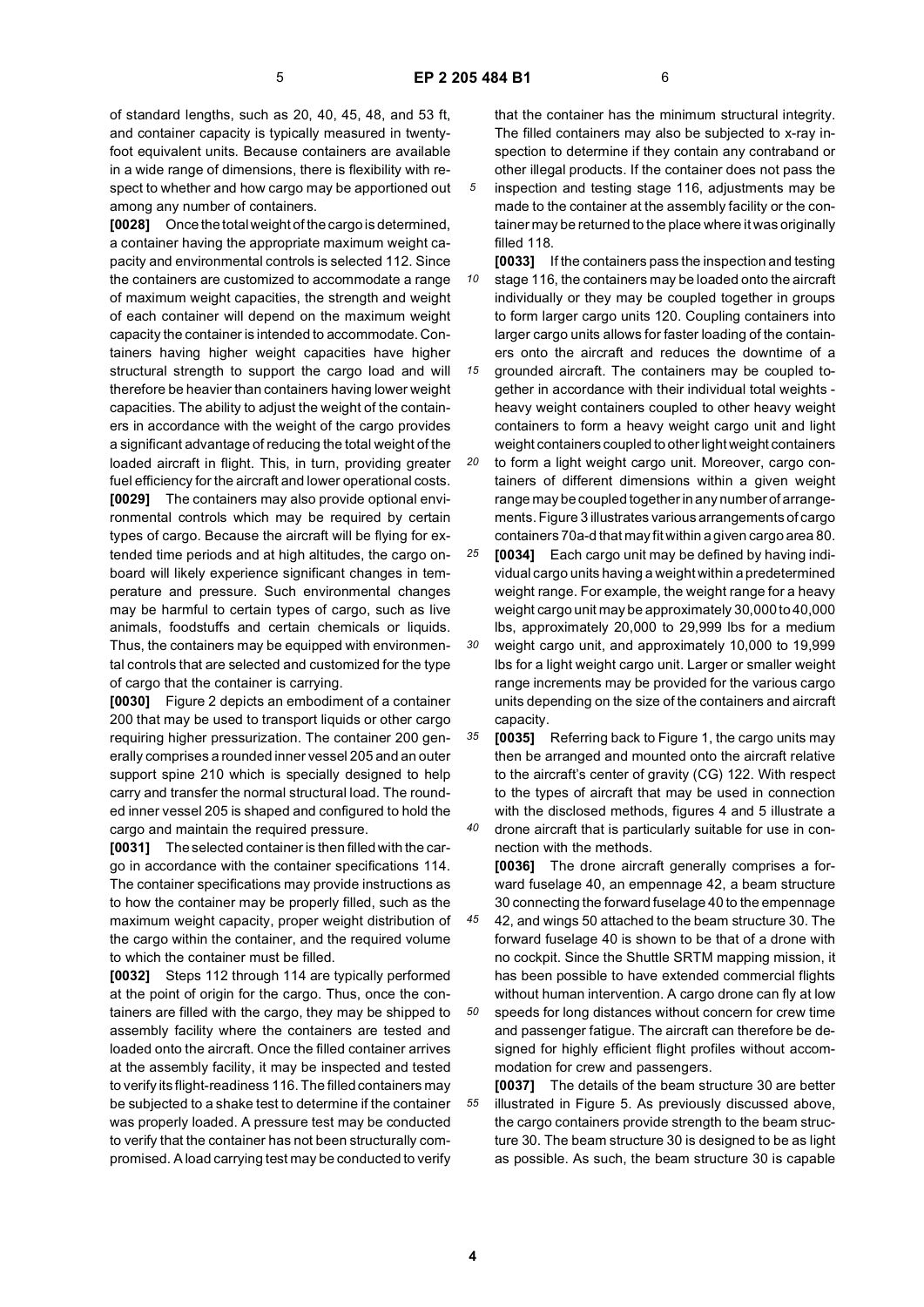of supporting takeoff loads, flight loads and landing loads of the aircraft when free of cargo. Additionally, the beam structure 30 must be sufficient to support compression loads upon landing even when fully loaded. However, the beam structure 30 is not required to fully sustain bending and torsional loads in flight, landing and takeoff when a rigid cargo container or multiple such containers are in place in the aircraft. The additional rigidity required is supplied by the cargo containers. To this end, the containers are constructed with sufficient structure and rigidity and are securely mounted to the beam structure 30 such that bending and torsional forces experienced by the beam structure 30 are imposed upon the securely mounted container or containers.

**[0038]** The beam structure 30 includes a floor 32 which may include rollers and/or antifriction devices to facilitate longitudinal movement of a cargo container along the surface of the floor 32. Restraining flanges 33 run along each longitudinal side of the floor 32. In addition to the floor 32, the beam structure 30 includes I-beams 34 with bulkheads 36, 38 positioned periodically along the beam structure 30 and affixed to the floor 32 and the I-beams 34. The beam structure 30 becomes a rigid structure which is preferably sufficient to support the aircraft in flight when empty but cannot support the aircraft in flight when loaded. Corner elements 64 may also be provided to augment the structural rigidity to the beam structure 30 and to retain optional fairing panels 66 and 68.

**[0039]** An empennage 42 is attached to the other end of the beam structure 30. The empennage 42 includes laterally extending horizontal stabilizers 44 with twin vertical stabilizers 46 positioned at the outer ends of the horizontal stabilizers 44. The empennage 42 may be removed from association with the beam as a unit so as to provide access to the beam structure 30.

**[0040]** Wings 50 are also structurally associated with the beam structure 30. The wings 50 as well as the beam structure 30 may contain fuel tanks. Landing gear 52 are provided under the wings 50; and a forward gear 54 is provided under the beam structure 30. The wings 50 may be removed from association with the beam as a unit.

**[0041]** Engines 56 are shown in the embodiment of Figure 1 to be directly mounted to the beam structure 30. The engines 56 may be mounted anywhere relative to the beam structure 30 so long as the aircraft CG remains within a range that is acceptable for flight. The engines 56 may each be removed from association with the beam as a unit.

**[0042]** Mounts may be provided on the beam structure 30. These mounts may be bolted or otherwise retained on the floor 32. Further, incremental adjustments are preferably provided in order that the mounts can attach to the container or containers, while accommodating variations in container length and placement. Such incremental adjustment may be provided by patterns of attachment holes in the floor 32 to allow for lateral or longitudinal repositioning of the mounts once the container or containers are in place. The mounts may be located

or positionable along the full length of the floor 32 or at incremental positions reflecting standard container sizes. **[0043]** The aircraft may further comprise a ducting system which provides the customized environmental controls to the containers. Figures 6 and 7 show an aircraft comprising a ducting system 600 which is configured to provide customized environmental controls to individual containers via the container connections 610. The connections 610 may be used to regulate the temperature

*10 15* and pressure within each container. For example, the connections 610 may provide pressure and temperature control by providing bleed air from the engine. Heat control may also be provided by electrical connections to power heating elements which may be provided by the containers themselves.

**[0044]** The cargo containers are arranged on the aircraft beam in accordance with their weight so as to provide the proper weight distribution to maintain the aircraft's CG within a range acceptable for flight. Figure 8

*20* shows the approximate location of an aircraft's CG. Generally, shifting the CG outside of the acceptable range, for example, too far forward will make the aircraft behave as if it is nose heavy and too far backward will make the aircraft behave tail heavy. Figure 8 also shows the vari-

*25* ous forces that act upon an aircraft in flight. A drag force 800 is exerts a force upon the aircraft in a direction opposite of its direction of travel and is caused by the outside geometry of the aircraft. A thrust force 802 is provided by the engine which also causes a moment arm depend-

*30 35* ing on where the center of thrust is located. An upward force or lift 804 is provided by the aerodynamic center (AC) of the wing, whereas a corresponding downward force 806 is exerted by the total weight of the aircraft. As can be shown, an aircraft's flight efficiency may be increased by decreasing weight carried by the aircraft

which, in turn, decreases the downward force exerted on the aircraft.

**[0045]** Figure 9 shows a partial side cross-sectional view of a partially loaded aircraft 900, including the aircraft beam 910, the wings 920 and a plurality of containers 930, 932 and 934, each having different weights, loaded on top of the beam 910. As can be seen in Figure 9, the arrangement of the containers 930, 932 and 934 on the beam 910 is made relative to the aircraft's center

*45 50* of gravity 950, with the heaviest container 332 located approximately at the aircraft's CG 350 and the lightest container 330 located farther from the aircraft's CG. In general, the heavier the cargo container, the closer it is located to the aircraft's CG and the lighter the cargo container, the farther it is displaced from the aircraft's CG.

*55* **[0046]** Another reason the placement of the cargo containers on the beam structure relative to the aircraft CG is that the cargo containers themselves provides needed strength to the beam structure. The beam structure is designed to be as light as possible. As such, the beam structure is capable of supporting takeoff loads, flight loads and landing loads of the aircraft when free of cargo. Additionally, the beam structure must be sufficient to sup-

*40*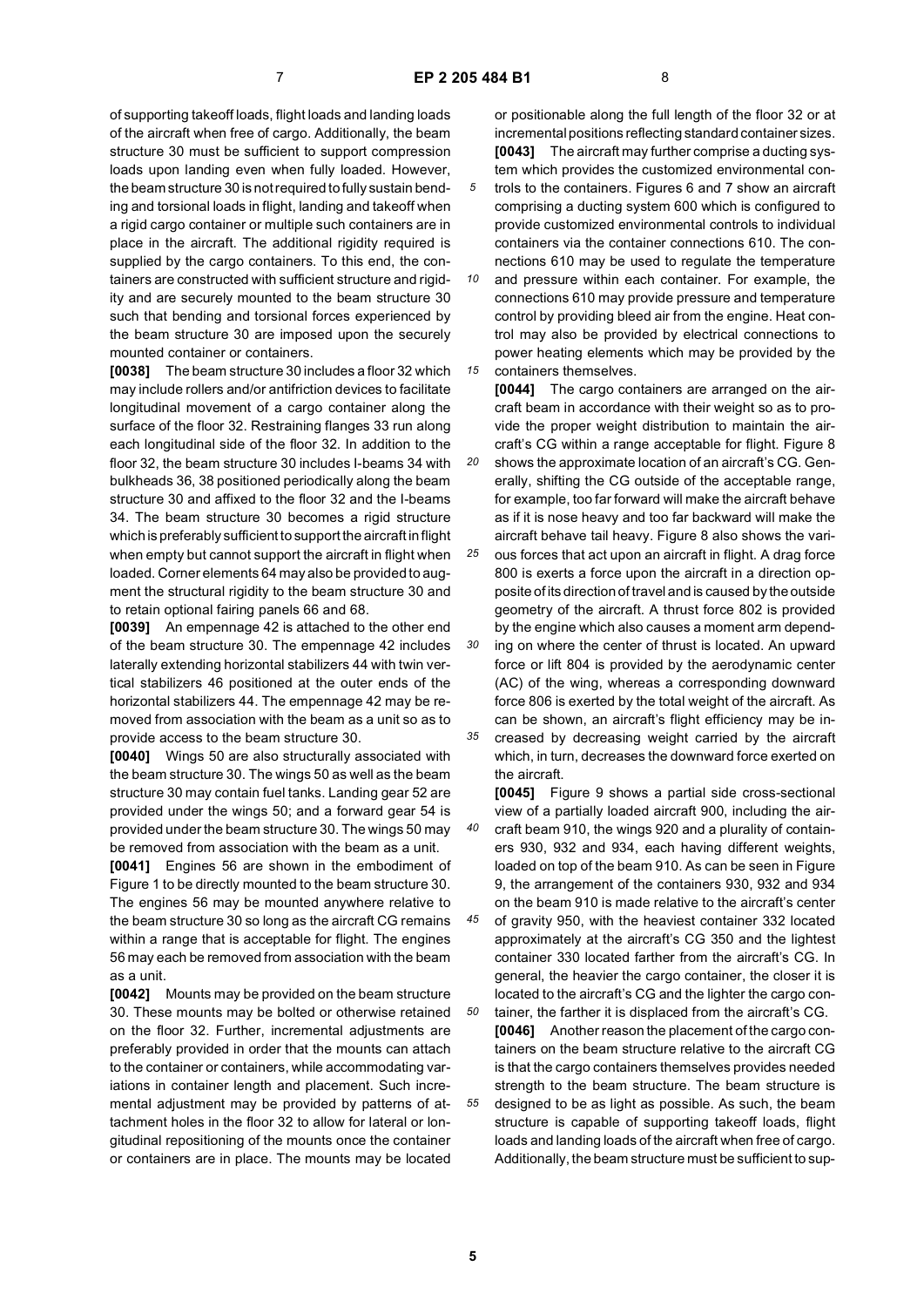*10*

*15*

port compression loads upon landing even when fully loaded. However, the beam structure is not required to fully sustain bending and torsional loads in flight, landing and takeoff when a rigid cargo container or multiple such containers are in place in the aircraft. The additional rigidity required is supplied by the rigid cargo containers. To this end, the containers are constructed with sufficient structure and rigidity and are securely mounted to the beam structure such that bending and torsional forces experienced by the beam structure 30 are imposed upon the securely mounted container or containers.

**[0047]** In most airplanes, the bending and torsional forces are greatest at or near the CG, requiring greater structural strength to be added to the beam. Because heavier containers will necessarily have a more reinforced structure than the lighter containers, placement of the heavier containers at the aircraft's CG will also provide the structural strength needed for the aircraft beam to withstand the bending and torsional forces which are exerted upon it.

**[0048]** Thus, improved cargo aircraft have been disclosed. While embodiments and applications of this invention have been shown and described, it would be apparent to those skilled in the art that many more modifications are possible without departing from the inventive concepts herein. The invention, therefore, is not to be restricted except in the scope of the appended claims.

#### **Claims**

**1.** A fuel-efficient method for transporting cargo (70, 70a - 70d) to a desired location via an aircraft having a forward fuselage (40), an empennage (42), wings (50), and a beam structure (30) connecting the forward fuselage (40) and the empennage (42), the aircraft having a CG as a center of gravity range acceptable for flight, the method comprising:

> determining the weight of the cargo capable of being transported in a single container; selecting a container having a sufficient weight capacity to support the cargo based on the determined weight of the cargo;

> filling the selected container with the cargo; loading the filled container onto a location on the aircraft beam (30) relative to the aircraft's CG based on the weight of the filled container to maintain the aircraft CG within the range acceptable for flight;

> wherein the filled containers having the higher weight are positioned on the beam (30) at or adjacent to the aircraft's CG;

wherein filled containers having lower total weight are positioned farther from the aircraft's CG; and

wherein the filled containers provide strength and rigidity to the aircraft beam (30) to sustain the bending and torsional loads in flight when it is loaded onto the aircraft beam (30).

- **2.** The method of claim 1 further comprises adjusting the CG of the loaded aircraft by changing the location on the beam (30) where the containers are placed.
- **3.** The method of claim 1 further comprises providing customized individual environmental controls (600, 610) to each of the containers.
- **4.** The method of claim 3, wherein the environmental controls include temperature and pressure controls (600, 610).
- **5.** The method of claim 4, wherein temperature control is provided by a heating grid contained within the container and an electrical connection from the aircraft to the heating grid.

*40*

*45*

*50*

*55*

- **6.** The method of claim 4, wherein temperature control is provided by feeding bleed air from the aircraft engine into the container.
- *25* **7.** The method of claim 4, wherein pressure control is provided by regulating input of bleed air fed from the aircraft engine into the container and output of air from the container exit port.
- *30* **8.** The method of claim 1 further comprising coupling together filled containers having approximately the same total weight before the step of loading the filled container onto the aircraft beam (30).
- *35* **9.** The method of claim 1 further comprising detachably mounting the containers onto the beam (30) of the aircraft.
	- **10.** The method of claim 9 further comprising detachably attaching together adjacent containers.
	- **11.** The method of claim 1 further comprising determining wind conditions relative to the direction of travel of the cargo drone aircraft in flight;
	- adjusting the engine output of the cargo drone aircraft based on the determined wind conditions; causing a reduction of the engine output of the cargo drone aircraft upon determining the existence of a favorable wind condition; and
	- resuming engine output of the cargo drone aircraft upon determining the absence of a favorable wind condition.
	- **12.** The method of claim 11, wherein the favorable wind condition is an updraft or lift.
	- **13.** The method of claim 11, wherein the favorable wind condition is a wind having a direction that is substan-

*<sup>20</sup>*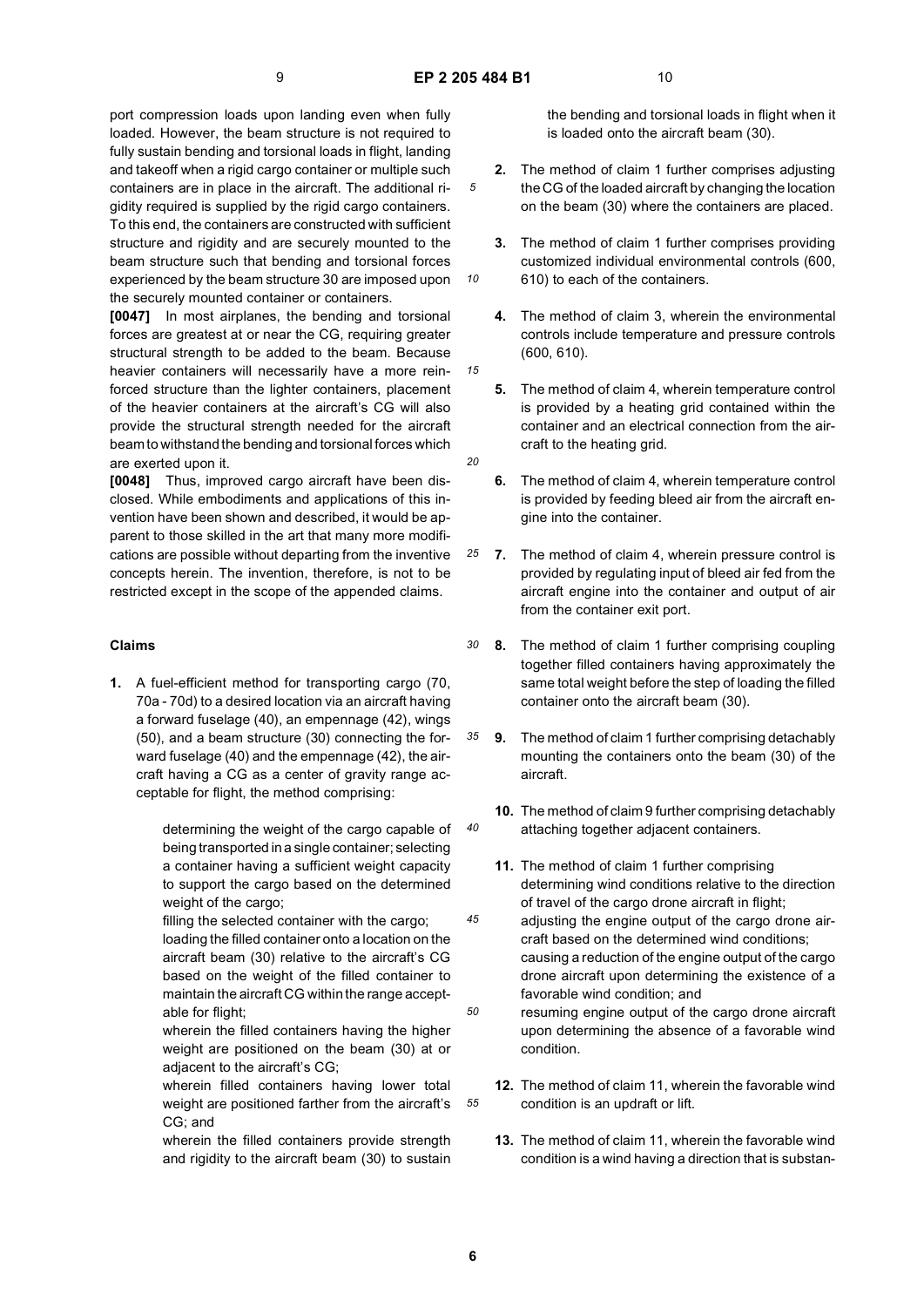tially the same as the direction of travel of the cargo drone aircraft in flight.

**14.** The method of claim 11, wherein the favorable wind condition is a wind having a direction substantially toward the final destination.

#### **Patentansprüche**

**1.** Ein kraftstoffeffizientes Verfahren zum Transportieren von Frachtgut (70, 70a-70d) an einen gewünschten Ort mit einem Flugzeug, das aufweist: einen vorlaufenden Rumpf (40), ein Leitwerk (42), Flügel (50) und eine Trägerstruktur (30), die den vorlaufenden Rumpf (40) und das Leitwerk (40) miteinander verbindet, wobei das Flugzeug einen Schwerpunkt als einen zum Fliegen geeigneten Schwerpunktbereich hat, wobei das Verfahren aufweist:

> Ermitteln des Gewichts des Frachtgutes, das in einem einzelnen Container transportiert werden kann,

Auswählen eines Containers, der eine ausreichende Tragfähigkeit hat, um das Frachtgut zu tragen, auf der Grundlage des ermittelten Gewichts des Frachtgutes,

Befüllen des ausgewählten Containers mit dem Frachtgut,

Laden des gefüllten Containers in eine Position an dem Flugzeugträger (30) bezüglich des Flugzeugschwerpunktes auf der Grundlage des Gewichts des gefüllten Containers, um den Flugzeugschwerpunkt innerhalb des zum Fliegen geeigneten Bereichs zu halten,

wobei die gefüllten Container mit dem höheren Gewicht bei oder benachbart zu dem Flugzeugschwerpunkt an dem Träger (30) positioniert werden,

wobei gefüllte Container mit einem geringeren Gesamtgewicht weiter entfernt von dem Flugzeugschwerpunkt angeordnet werden, und wobei die gefüllten Container dem Flugzeugträger (30) Festigkeit und Steifigkeit verleihen, um die Biege- und Torsionsbelastungen beim Fliegen aufzunehmen, wenn sie auf den Flugzeugträger (30) geladen sind.

- **2.** Das Verfahren gemäß Anspruch 1, ferner aufweisend das Anpassen des Schwerpunktes des beladenen Flugzeugs durch Ändern der Position auf dem Träger (30), wo die Container platziert werden.
- **3.** Das Verfahren gemäß Anspruch 1, ferner aufweisend das Bereitstellen von spezifischen individuellen Umfeldsteuerungen (600, 610) für jeden der Container.
- **4.** Das Verfahren gemäß Anspruch 3, wobei die Umfeldsteuerungen Temperatur- und Drucksteuerungen (600, 610) beinhalten.
- **5.** Das Verfahren gemäß Anspruch 4, wobei die Temperatursteuerung mittels eines Heizgitters, das in dem Container aufgenommen ist, und einer elektrischen Verbindung zwischen dem Flugzeug und dem Heizgitter bereitgestellt wird.
- *10*
- **6.** Das Verfahren gemäß Anspruch 4, wobei die Temperatursteuerung durch Zuführen von Entlüftungsluft aus dem Flugzeugmotor in den Container erfolgt.
- *15* **7.** Das Verfahren gemäß Anspruch 4, wobei die Drucksteuerung durch Regeln des Einspeisens von aus dem Flugzeugmotor zugeführter Entlüftungsluft in den Container und des Ablassens von Luft aus der Container-Ausgangsöffnung bereitgestellt wird.
- *20*

*25*

*30*

*40*

*45*

*50*

*55*

- **8.** Das Verfahren gemäß Anspruch 1, ferner aufweisend das Verbinden von gefüllten Containern miteinander, die ungefähr das gleiche Gesamtgewicht haben, vor dem Schritt des Ladens des gefüllten Containers auf den Flugzeugträger (30).
- **9.** Das Verfahren gemäß Anspruch 1, ferner aufweisend das lösbare Montieren der Container an dem Träger (30) des Flugzeugs.
- **10.** Das Verfahren gemäß Anspruch 9, ferner aufweisend das lösbare Aneinanderfügen von benachbarten Containern.
- *35* **11.** Das Verfahren gemäß Anspruch 1, ferner aufweisend:

Ermitteln von Windbedingungen bezüglich der Bewegungsrichtung des Frachtdrohnenflugzeugs beim Fliegen,

Anpassen der Motorleistung des Frachtdrohnenflugzeugs auf der Grundlage der ermittelten Windbedingungen,

Bewirken einer Verringerung der Motorleistung des Frachtdrohnenflugzeugs beim Ermitteln des Vorhandenseins einer günstigen Windbedingung, und

Wiederaufnehmen an Motorleistung des Frachtdrohnenflugzeugs beim Ermitteln der Abwesenheit einer günstigen Windbedingung.

- **12.** Das Verfahren gemäß Anspruch 11, wobei die günstige Windbedingung ein Aufwind oder Auftrieb ist.
- **13.** Das Verfahren gemäß Anspruch 11, wobei die günstige Windbedingung ein Wind mit einer Richtung ist, die im Wesentlichen der Bewegungsrichtung des Frachtdrohnenflugzeugs beim Fliegen entspricht.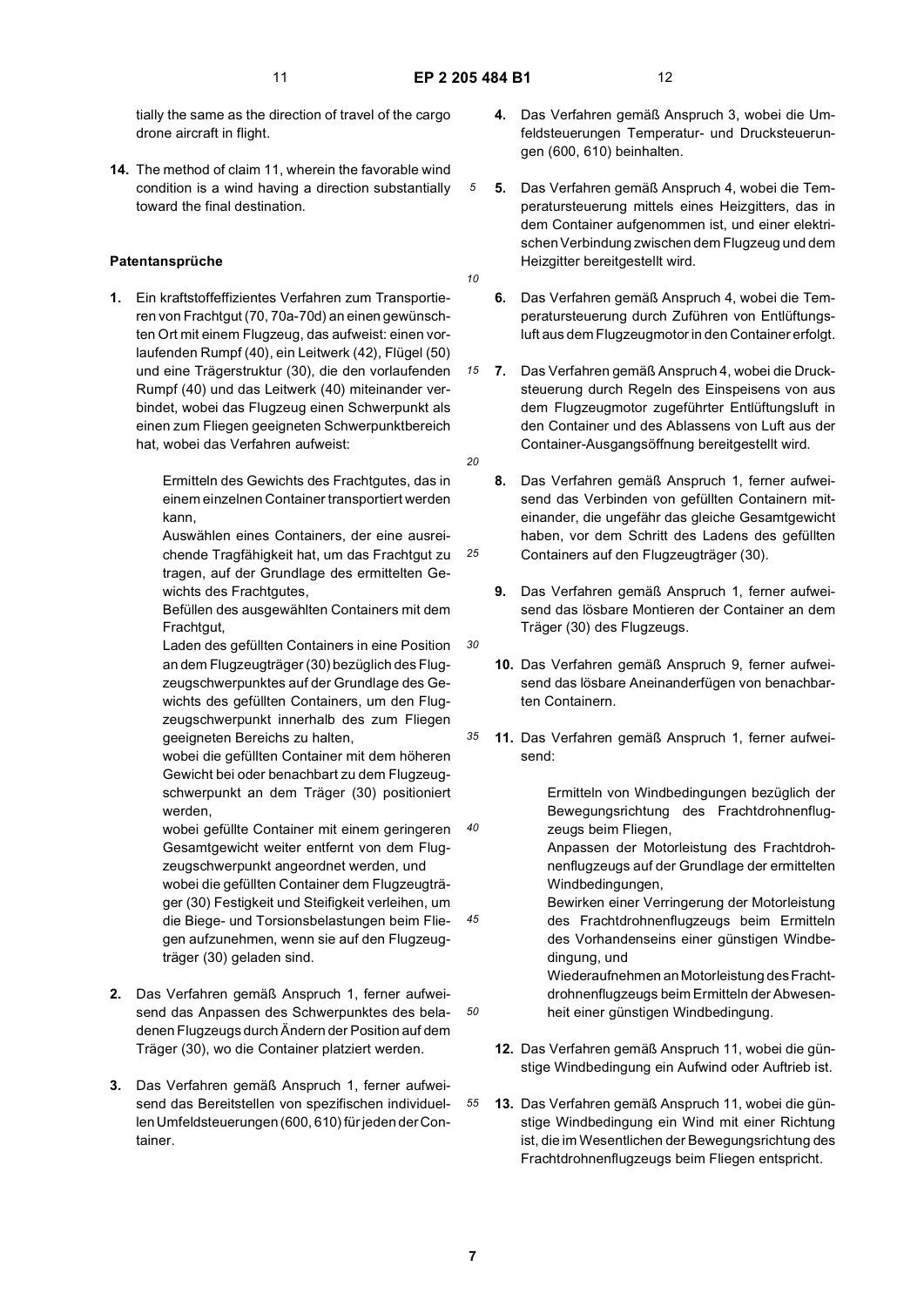*10*

*15*

*30*

*35*

*40*

*45*

*50*

*55*

**14.** Das Verfahren gemäß Anspruch 11, wobei die günstige Windbedingung ein Wind mit einer Richtung im Wesentlichen in Richtung zu dem Bestimmungsort ist.

#### **Revendications**

**1.** Procédé de transport d'une cargaison (70, 70a - 70d) à bon rendement énergétique à destination d'un endroit souhaité, par l'intermédiaire d'un aéronef qui présente un fuselage avant (40), un empennage (42), des ailes (50) et une structure de longeron (30) qui relie le fuselage avant (40) et l'empennage (42), l'aéronef présentant un CG en tant que plage de centre de gravité acceptable pour le vol, le procédé comprenant les étapes de :

> déterminer le poids de la cargaison pouvant être transportée dans un seul conteneur ;

> sélectionner un conteneur qui présente une capacité de poids suffisante pour supporter la cargaison sur la base du poids de la cargaison déterminé ;

*25* remplir le conteneur sélectionné avec la cargaison ;

charger le conteneur rempli à un emplacement sur le longeron de l'aéronef (30) par rapport au CG de l'aéronef sur la base du poids du conteneur rempli de façon à maintenir le CG de l'aéronef à l'intérieur de la plage acceptable pour le vol ;

dans lequel les conteneurs remplis qui présentent le poids le plus élevé sont positionnés sur le longeron (30) au niveau du CG de l'aéronef ou adjacents au CG de l'aéronef ;

dans lequel les conteneurs remplis qui présentent le poids total le plus faible sont positionnés plus loin du CG de l'aéronef ; et

dans lequel les conteneurs remplis procurent une solidité et une rigidité au longeron de l'aéronef (30) de façon à supporter les efforts de flexion et de torsion en vol quand il sont chargés sur le longeron de l'aéronef (30).

- **2.** Procédé selon la revendication 1, comprenant en outre une étape consistant à régler le CG de l'aéronef chargé en modifiant l'emplacement où sont placés les conteneurs sur le longeron (30).
- **3.** Procédé selon la revendication 1, comprenant en outre une étape consistant à fournir des commandes environnementales individuelles personnalisées (600, 610) à chacun des conteneurs.
- **4.** Procédé selon la revendication 3, dans lequel les commandes environnementales comprennent des commandes de température et de pression

(600,610).

- **5.** Procédé selon la revendication 4, dans lequel une commande de température est fournie par une grille chauffante contenue dans le conteneur et une connexion électrique est fournie par l'aéronef à la grille chauffante.
- **6.** Procédé selon la revendication 4, dans lequel la commande de température est fournie en introduisant dans le conteneur de l'air de prélèvement en provenance d'un moteur de l'aéronef.
- **7.** Procédé selon la revendication 4, dans lequel la commande de pression est fournie en régulant l'entrée de l'air de prélèvement introduit en provenance d'un moteur de l'aéronef dans le conteneur, et la sortie de l'air en provenance de l'orifice de sortie du conteneur.
- *20*
	- **8.** Procédé selon la revendication 1, comprenant en outre une étape consistant à accoupler ensemble les conteneurs remplis qui présentent approximativement le même poids total avant l'étape consistant à charger le conteneur rempli sur le longeron de l'aéronef (30).
	- **9.** Procédé selon la revendication 1, comprenant en outre une étape consistant à monter de manière détachable les conteneurs sur le longeron (30) de l'aéronef.
	- **10.** Procédé selon la revendication 9, comprenant en outre une étape consistant à attacher ensemble de manière détachable des conteneurs adjacents.
	- **11.** Procédé selon la revendication 1, comprenant en outre les étapes de :
		- déterminer les conditions de vent par rapport à la direction du déplacement de l'aéronef drone cargo en vol ; régler la puissance du moteur de l'aéronef drone cargo sur la base des conditions de vent déterminées ;

provoquer une réduction de la puissance du moteur de l'aéronef drone cargo lors d'une détermination de l'existence d'une condition de vent favorable ; et

- restaurer la puissance du moteur de l'aéronef drone cargo lors d'une détermination de l'absence d'une condition de vent favorable.
- **12.** Procédé selon la revendication 11, dans lequel la condition de vent favorable est une ascendance ou une portance.
	- **13.** Procédé selon la revendication 11, dans lequel la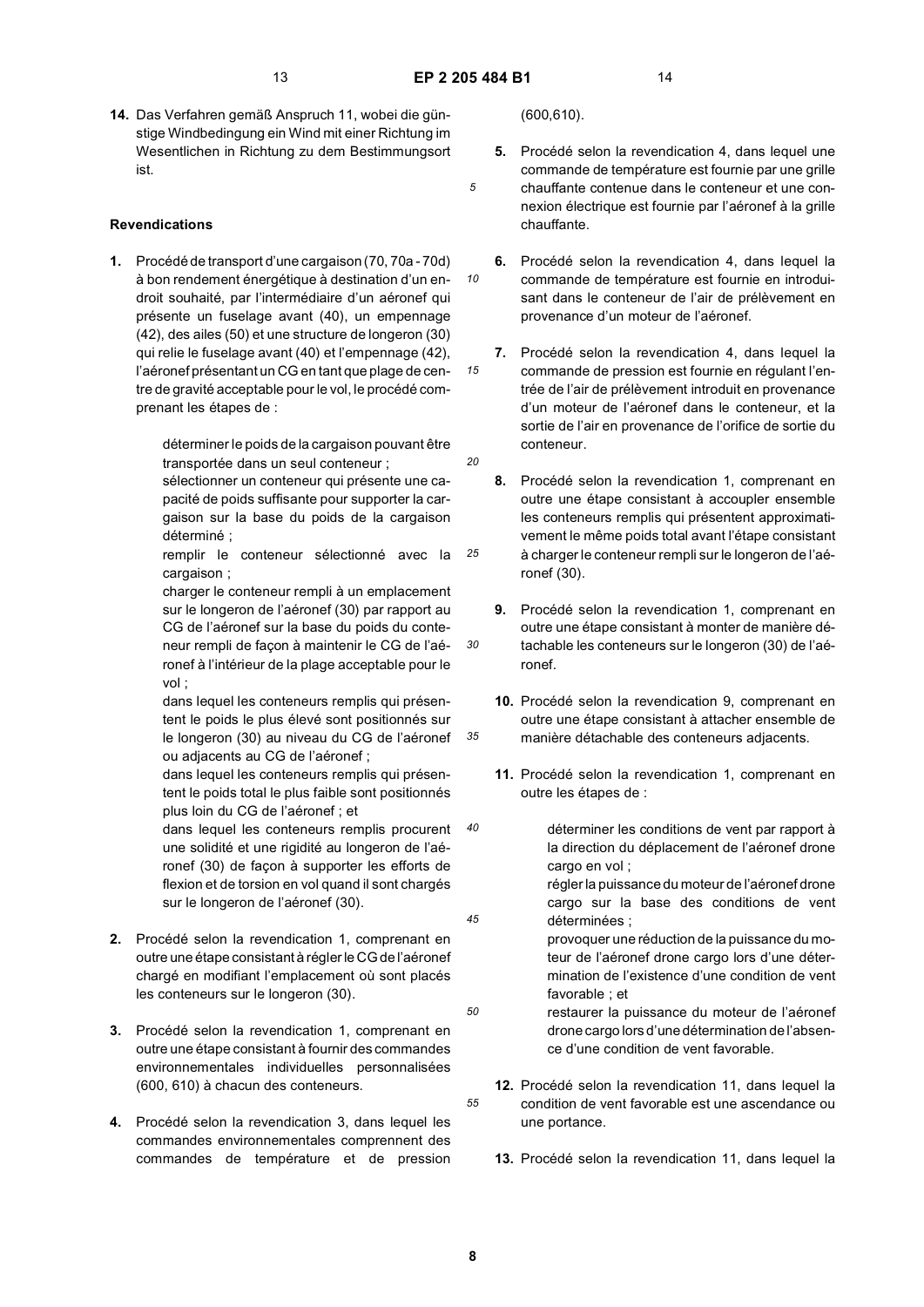condition de vent favorable est un vent qui présente une direction qui est sensiblement identique à la direction de déplacement de l'aéronef drone cargo en vol.

**14.** Procédé selon la revendication 11, dans lequel la condition de vent favorable est un vent qui présente une direction qui est orientée sensiblement vers la destination finale.

*10*

*15*

*20*

*25*

*30*

*35*

*40*

*45*

*50*

*55*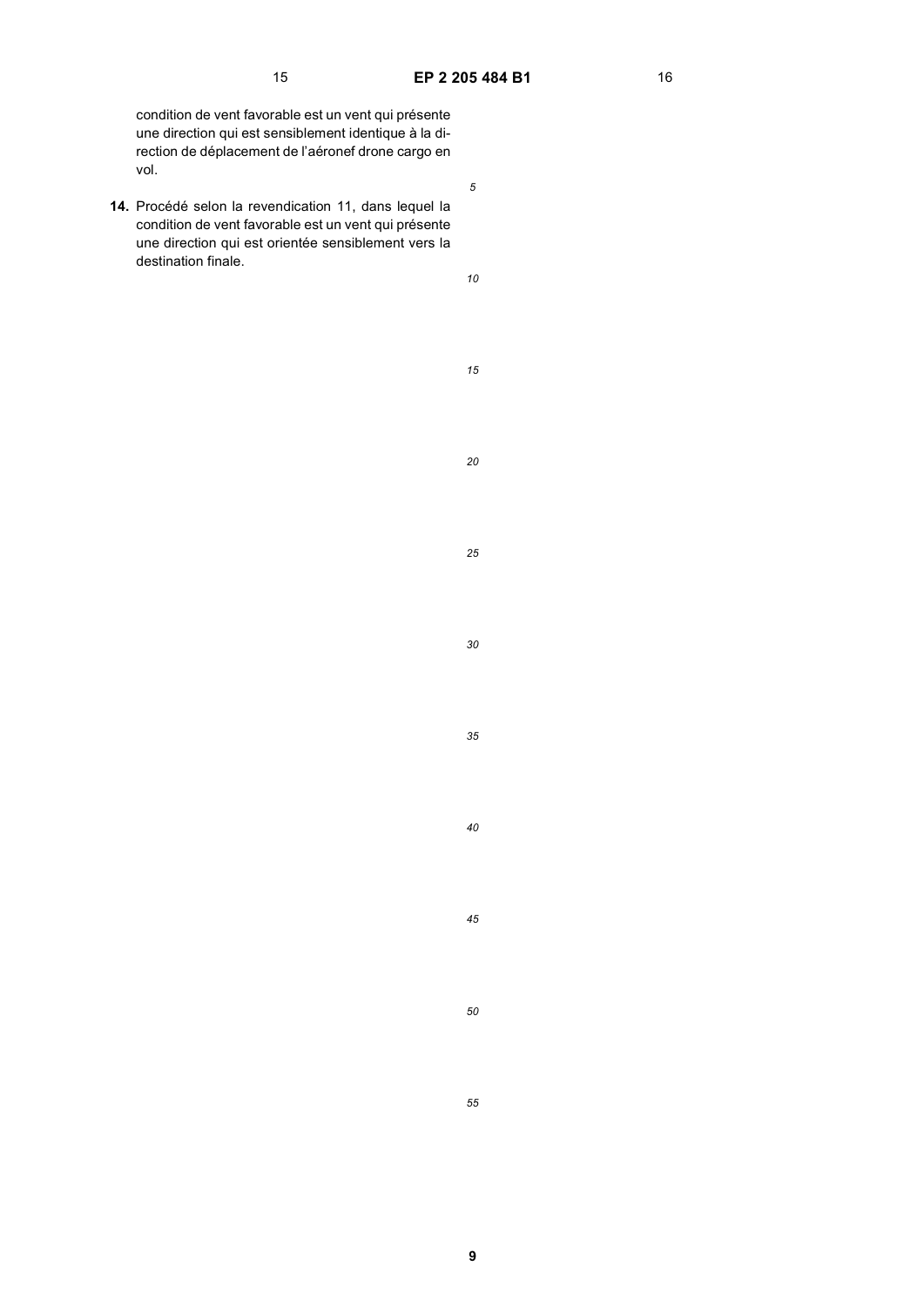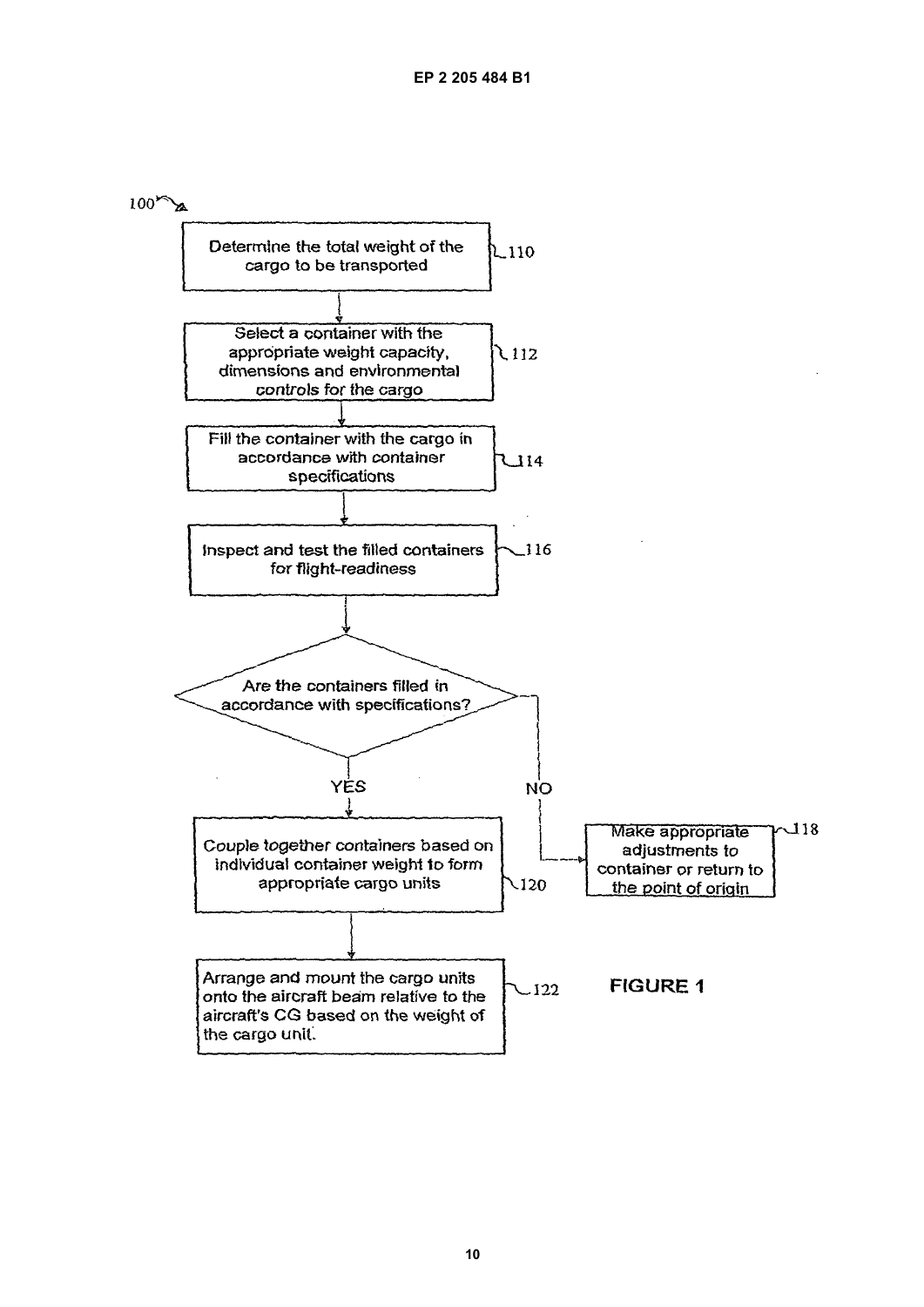

**FIGURE 2**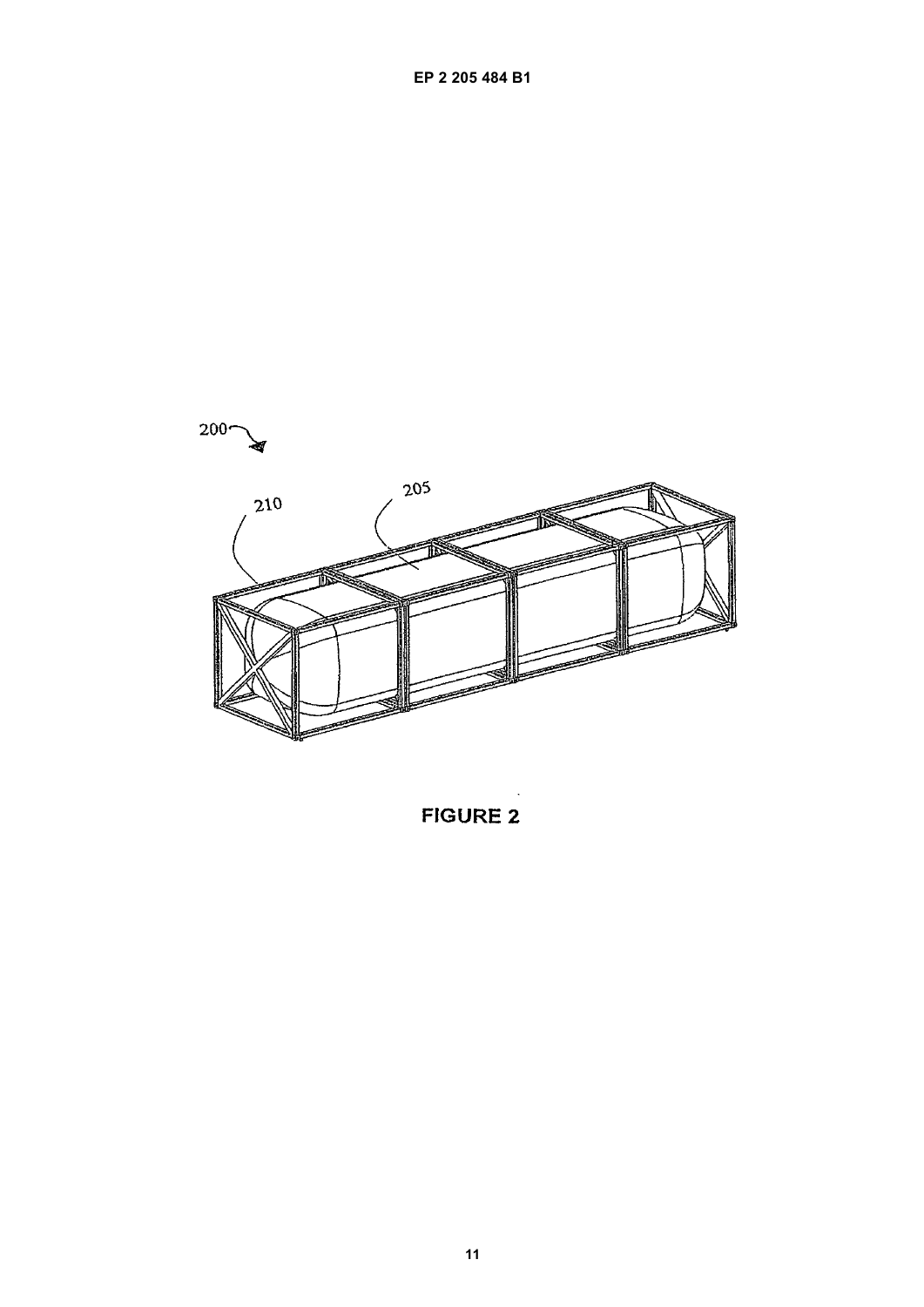

**FIGURE 3**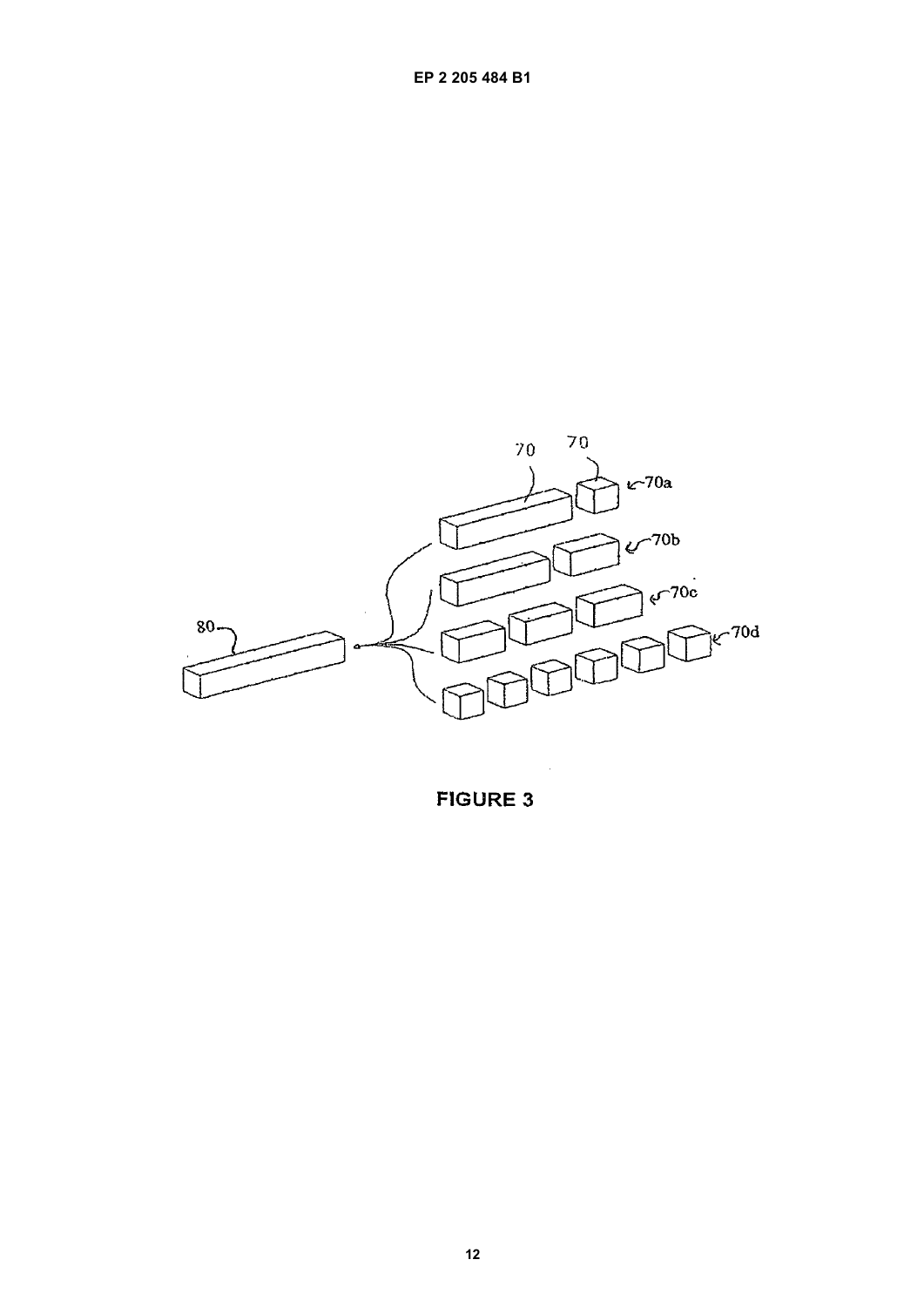

 $\overline{\phantom{a}}$ 

**FIGURE 4**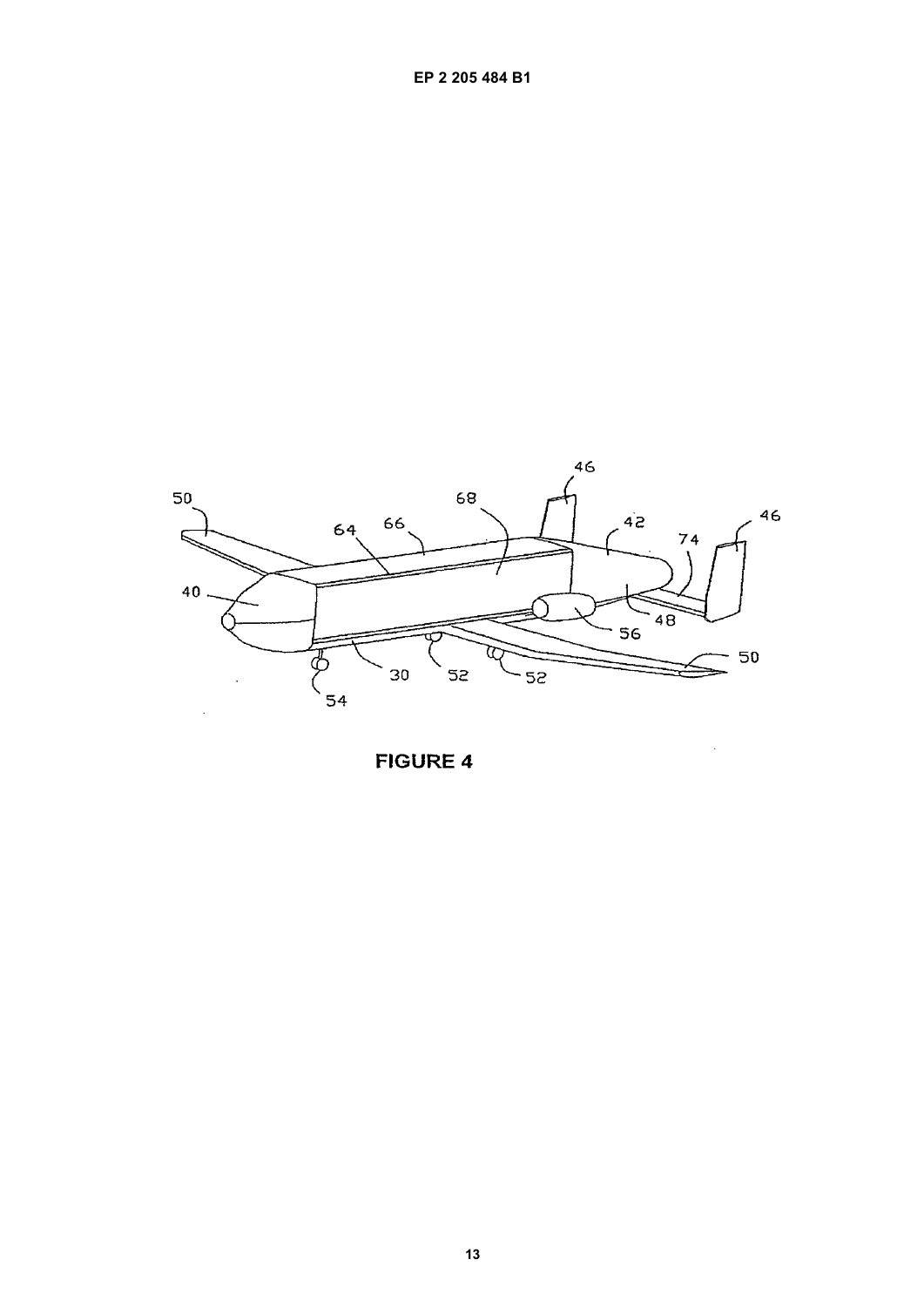

**FIGURE 5**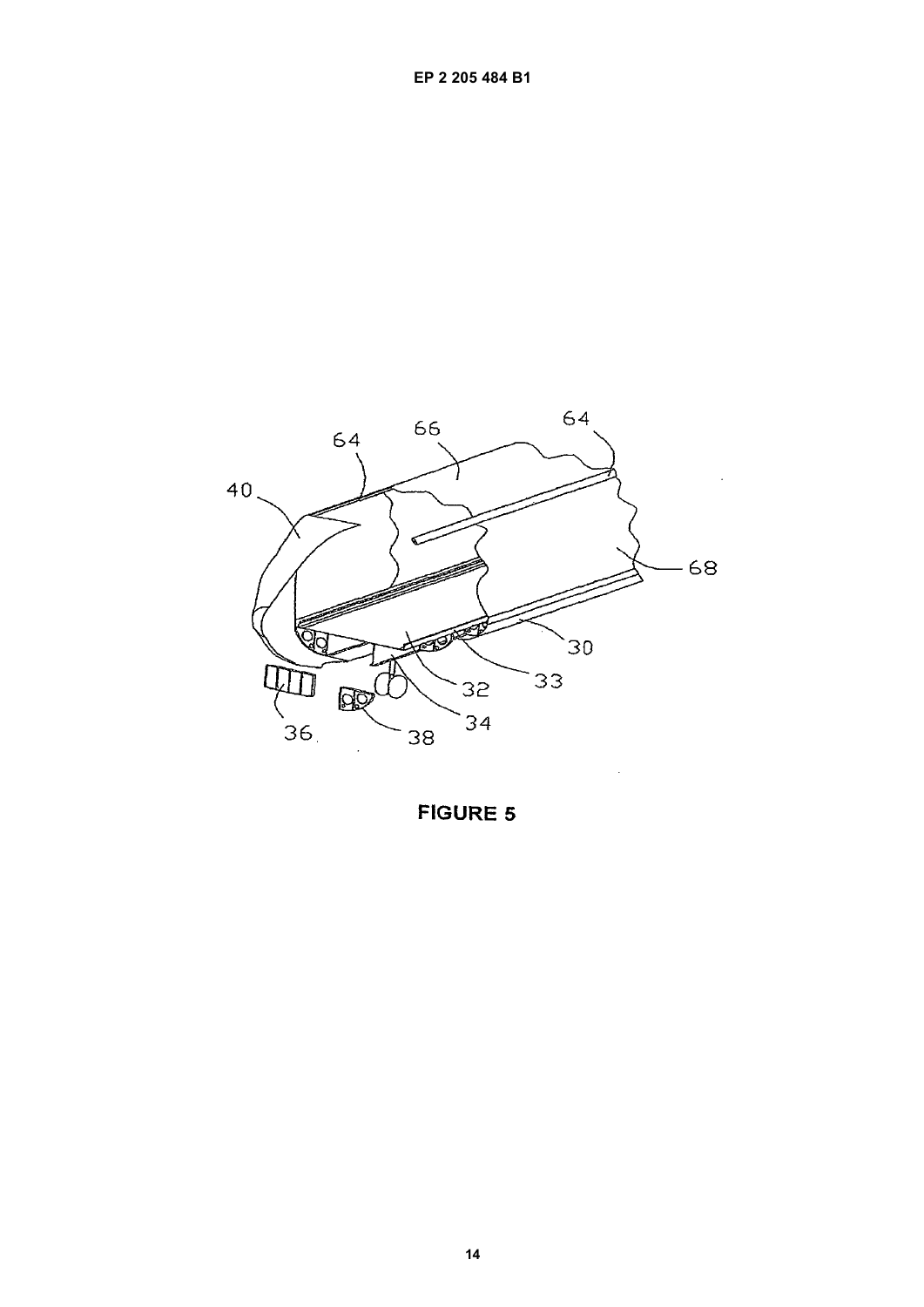

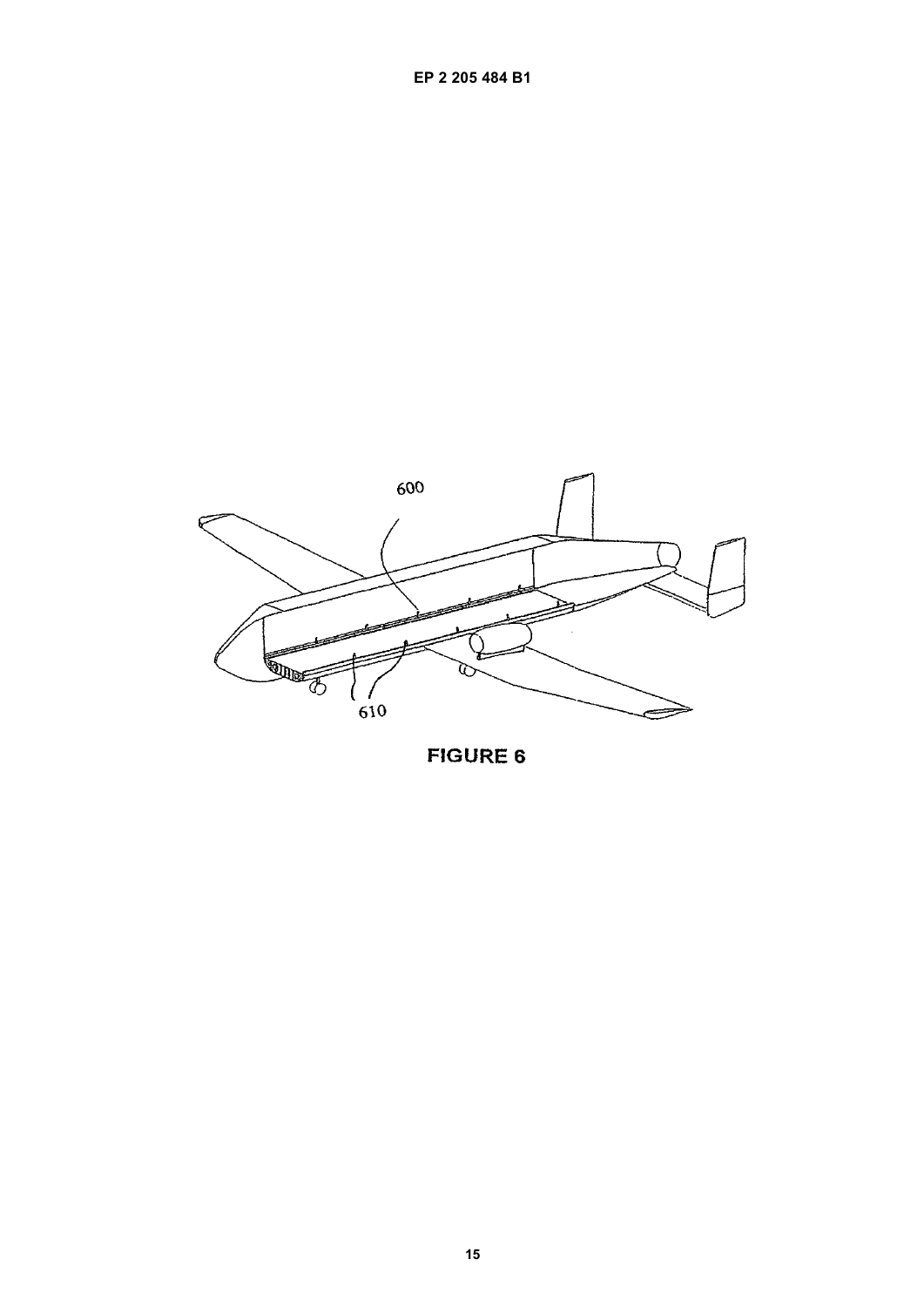

**FIGURE 7**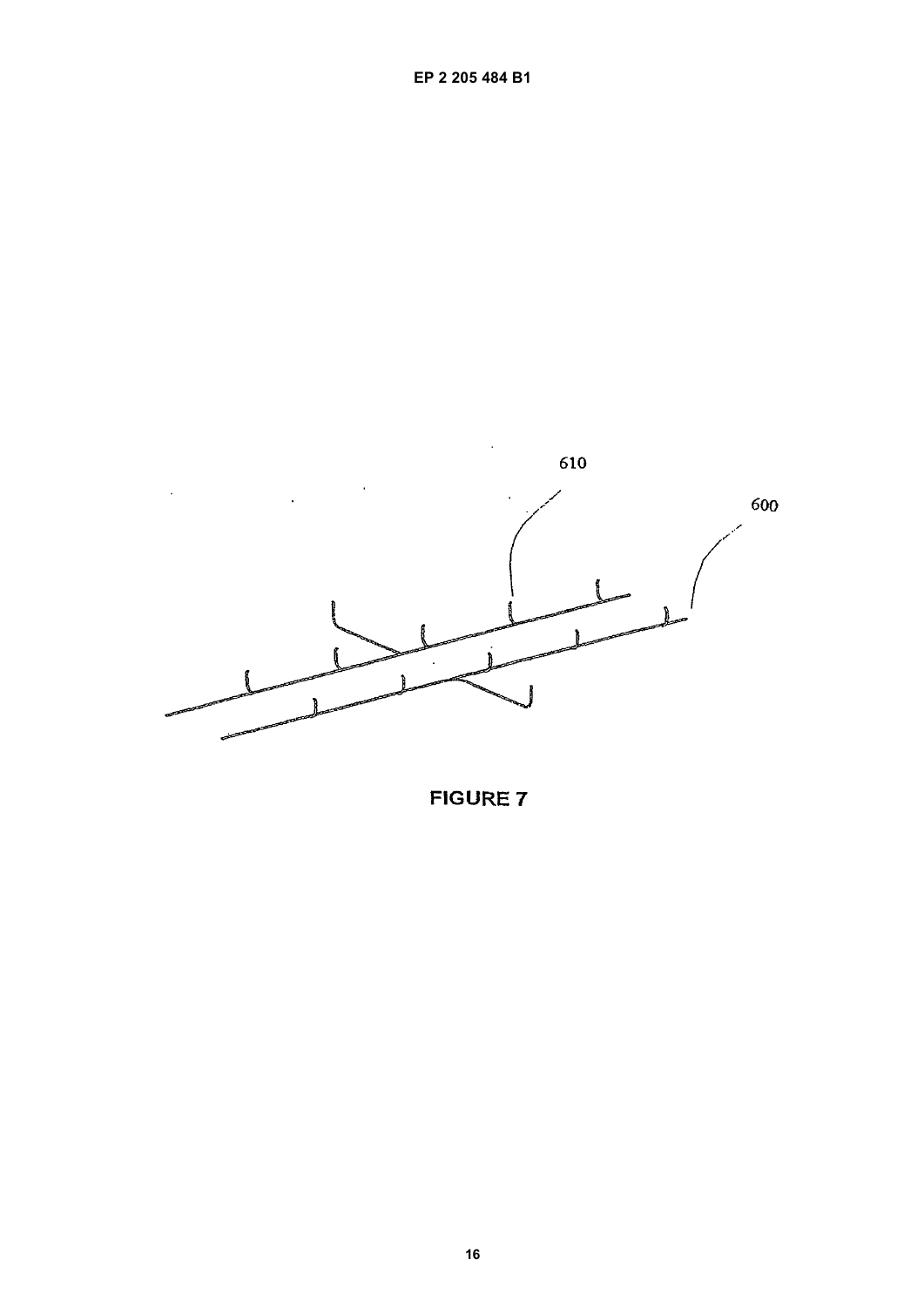

**FIGURE 8**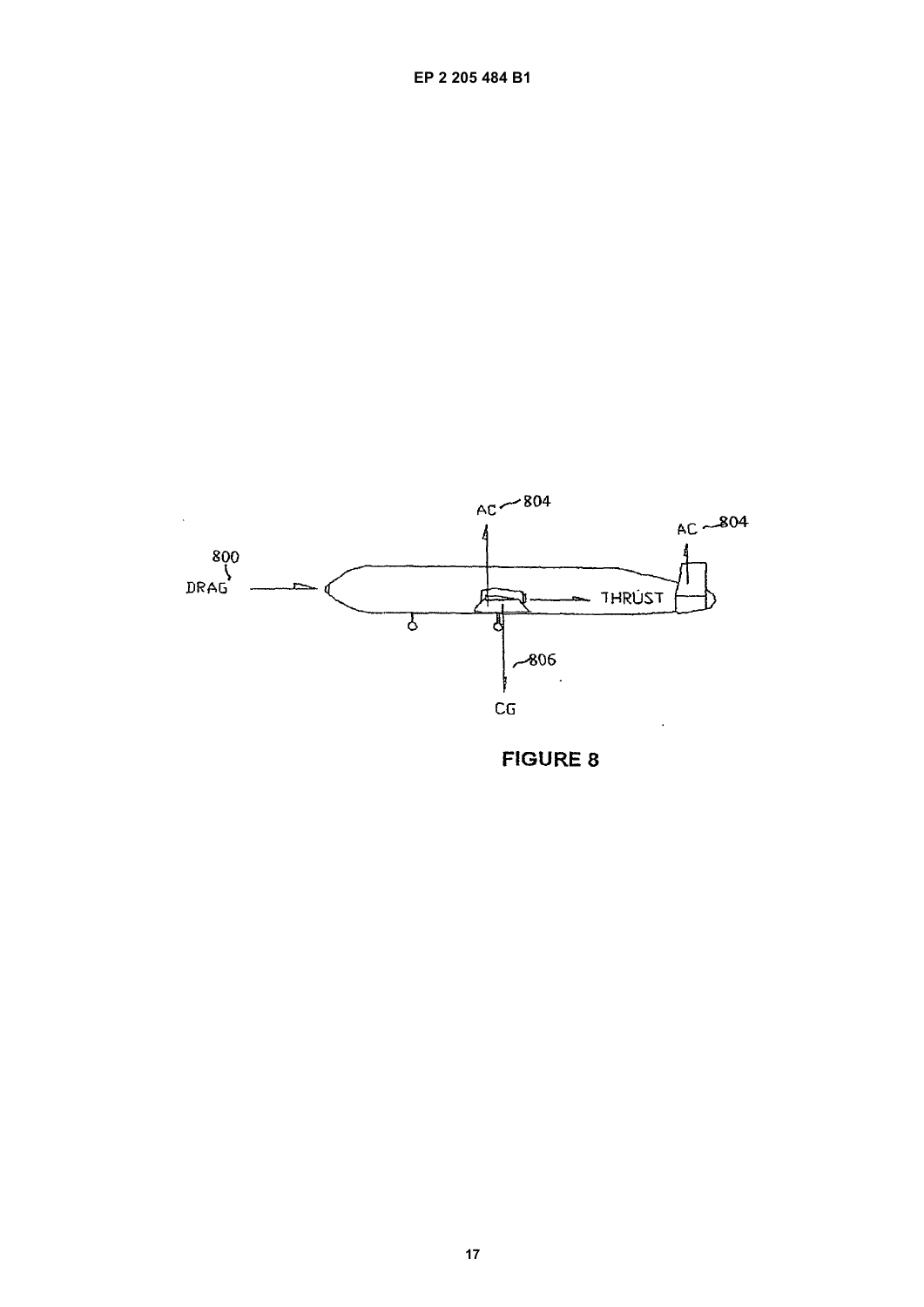

 $\bar{\beta}$